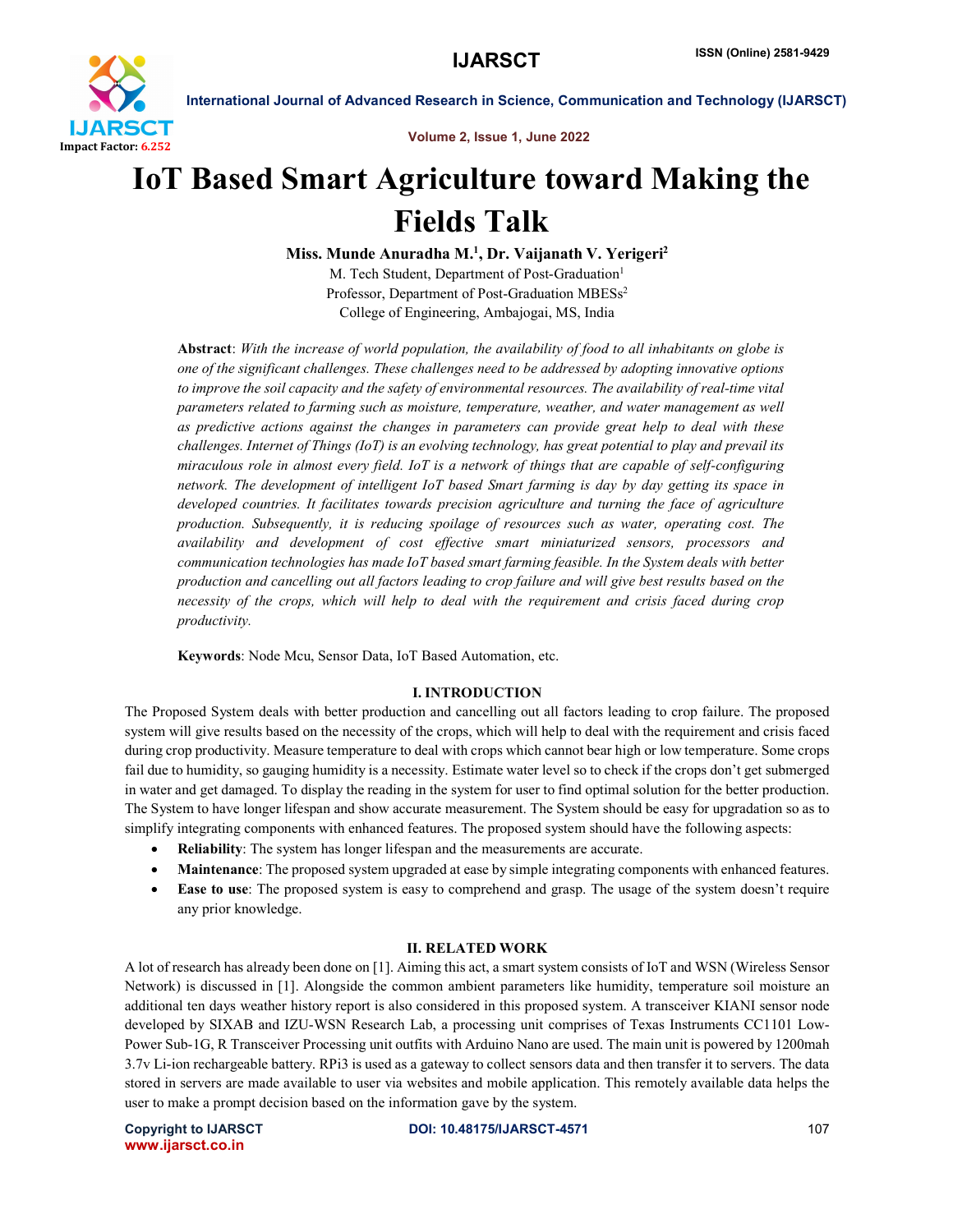

#### Volume 2, Issue 1, June 2022

The system presented by [2] aims at adopting IoT in agriculture to exploit automation approach. Monitoring environmental factors plays a vital role to increase the production of the efficient crops. Two most important natural factors are considered in this study namely temperature and humidity of the field. Humidity sensor sense the water in air. The proposed system consists of temperature (TMP007) & humidity (HDC1010) sensors and CC3200 single chip. The CC3200 is a cheap and faster programmable Wi-Fi MCU that enables true, integrated IoT development. If sensor sense abnormal reading, it transmits field information about the temperature, humidity to famers. A camera is linked with this chip to take images and send to farmers via MMS and subsequently the farmer will take appropriate action.

Exploits the LM35 temperature sensor and soil moisture sensor that is deployed in field and used to monitor the water supplements. [3] proposed a system comprises of LM35 temperature sensor, moisture sensor, RPi 3 model B, IC 3208 converter, relay and a buzzer. A threshold value 2.4v is set for soil moisture; this may vary from crop to crop. If the value is found less than the set threshold (2.4v in this case) the soil is classified as dry and signal is sent to turn on the water pump. Otherwise, Soil is classified as wet and motor will be turned OFF. The data acquire from sensors are ingested to the cloud and can be accessible to farmer via his/her mobile/PC. The system let the farmer when to turn ON/OFF the water pump.

The aim of the investigation presented in [4] is to decrease the loss of water, labor and improve the productivity. Moisture sensor is used to sense the content of moisture in soil and sends moisture sensor information to Arduino. Moisture sensor is used to detect moisture in the soil. It works on the principle of open and short circuit. When the soil is dry the circuit behaves like an open circuit and close if the soil is wet. Wi-Fi module is used for communication to transmit data from sensor layer to the cloud. Data collected from moisture sensor is fed into Arduino and Arduino upload this information or values on cloud by using Wi-Fi. Threshold value is set according to the crop's need. Moisture level checked with respect to predefined threshold value. The threshold value is different for different crops. If the moisture value is less than the reference value pump is ON otherwise remains OFF. This helps in reduction of water usage.

# III. PROPOSED METHODOLOGY

Indian Agriculture is diverse in culture. The production varies from place to place so for each crop there is certain condition for its production. So, Lack of information about the crop, leads to failure in production. This system will help to overcome this problem and gather all the information needed to increase its production. The system provides monitoring platform for agricultural ecosystem based on IOT.



www.ijarsct.co.in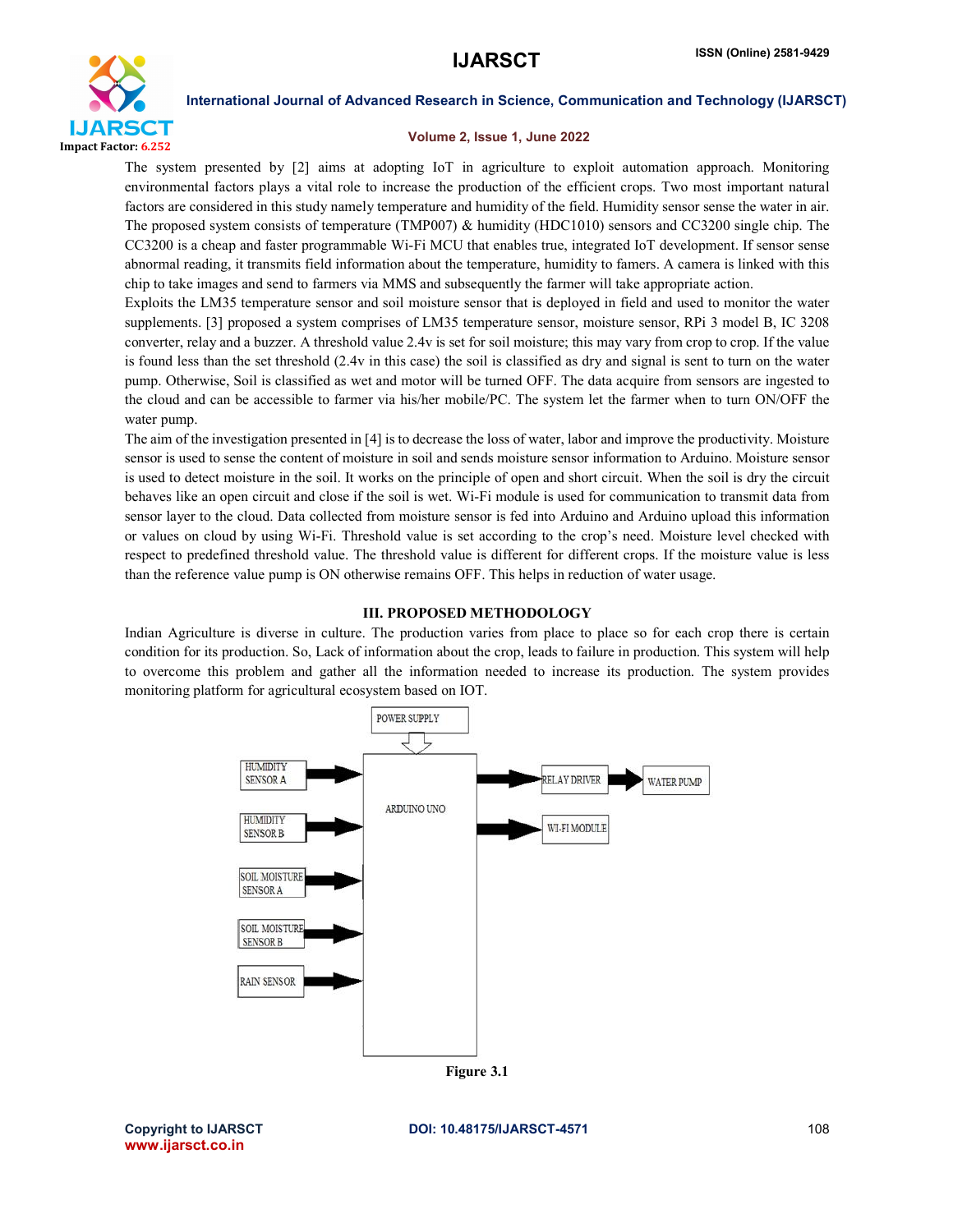

### Volume 2, Issue 1, June 2022

As per systems, the crops are being monitored with the help of Arduino boards and wifi technology where in Arduino boards behaves as a microcontroller. The System purpose is to supply water when farm is dry during absence of human, it will also monitor the humidity, salinity of the soil, soil moisture and rain. It includes Arduino Nano, Node MCU sensors like soil moisture and Dht11, rain sensor, water pump, relays. Through the help of internet, the control of the system is handled and the sensors used in the project stores the parameters in timely manner. This will help the user to analyses various conditions in the place anytime. Then control the conditions or parameter of the place properly.

# IV. HARDWARE COMPONENTS

### 1. SOIL MOISTURE SENSOR:

This soil moisture sensor module is used to detect the moisture of the soil. It measures the volumetric content of water inside the soil and gives us the moisture level as output. The module has both digital and analog outputs and a potentiometer to adjust the threshold level.



Figure 4.1

### Soil Moisture Sensor Module Features & Specifications

Operating Voltage: 3.3V to 5V DC Operating Current: 15mA Output Digital - 0V to 5V, Adjustable trigger level from preset Output Analog - 0V to 5V based on infrared radiation from fire flame falling on the sensor LEDs indicating output and power PCB Size: 3.2cm x 1.4cm LM393 based design Easy to use with Microcontrollers or even with normal Digital/Analog IC Small, cheap and easily available.

### Brief about Soil Moisture Sensor Module

This Moisture sensor module consists of a Moisture sensor, Resistors, Capacitor, Potentiometer, Comparator LM393 IC, Power and Status LED in an integrated circuit.



LM393 Comparator IC is used as a voltage comparator in this Moisture sensor module. Pin 2 of LM393 is connected to Preset (10K $\Omega$  Pot) while pin 3 is connected to Moisture sensor pin. The comparator IC will compare the threshold voltage set using the preset (pin2) and the sensor pin (pin3).

www.ijarsct.co.in

Copyright to IJARSCT **DOI: 10.48175/IJARSCT-4571** 109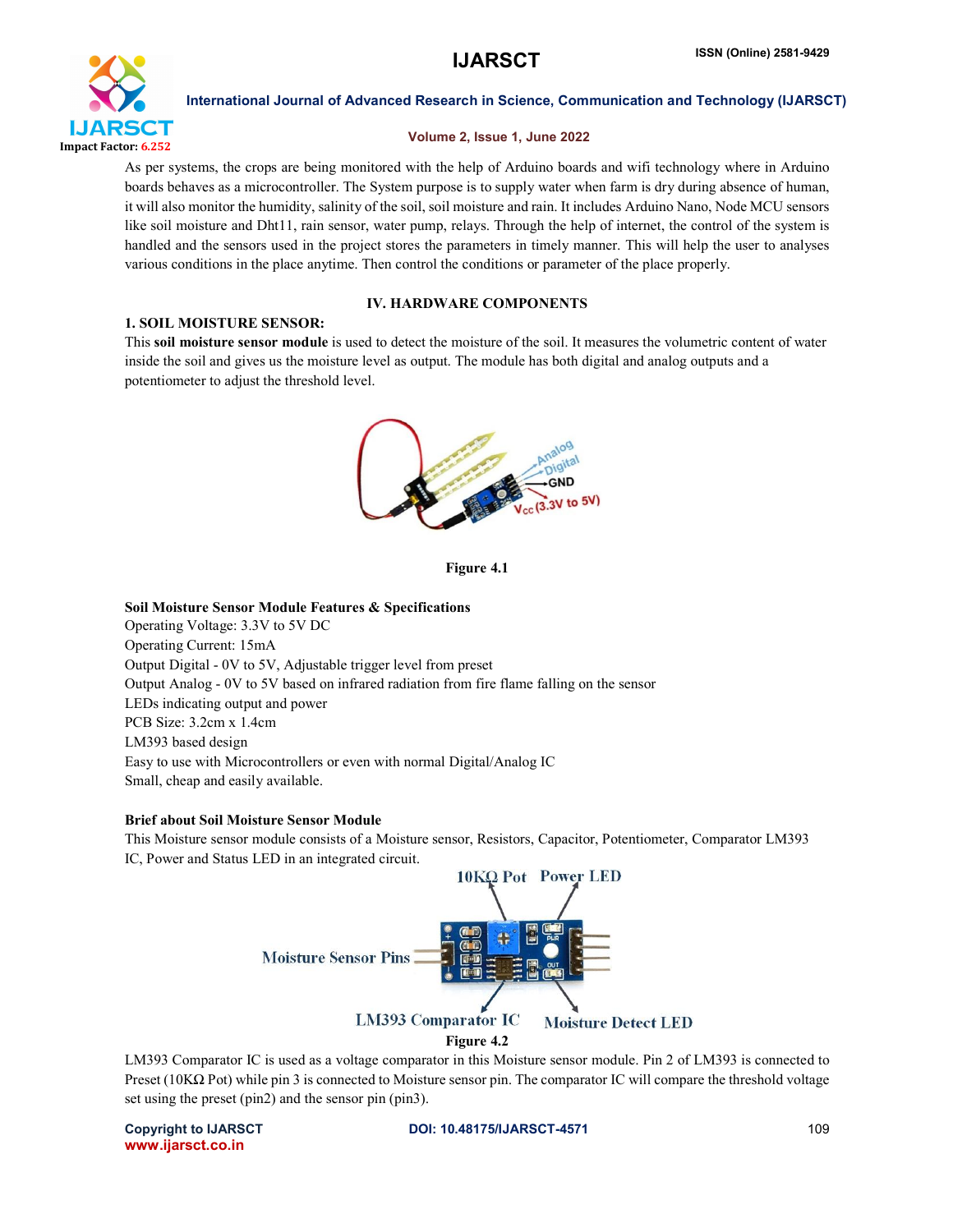

#### Volume 2, Issue 1, June 2022

### 1. Moisture Sensor:

The moisture sensor consists of two probes that are used to detect the moisture of the soil. The moisture sensor probes are coated with immersion gold that protects Nickel from oxidation. These two probes are used to pass the current through the soil and then the sensor reads the resistance to get the moisture values.

# 2. Preset (Trimmer pot):

Using the onboard preset, you can adjust the threshold (sensitivity) of the digital output.

### 3. How to Use Soil Moisture Sensor Module?

Moisture sensor module consists of four pins i.e., VCC, GND, DO, AO. Digital out pin is connected to the output pin of LM393 comparator IC while the analog pin is connected to Moisture sensor. The internal Circuit diagram of the Moisture sensor module is given below.

Sing a Moisture sensor module with a microcontroller is very easy. Connect the Analog/Digital Output pin of the module to the Analog/Digital pin of Microcontroller. Connect VCC and GND pins to 5V and GND pins of Microcontroller. After that insert the probe inside the soil. When there is more water presented in the soil, it will conduct more electricity that means resistance will be low and the moisture level will be high.

This DFRobot DHT11 Temperature & Humidity Sensor features a temperature & humidity sensor complex with a calibrated digital signal output. By using the exclusive digital-signal-acquisition technique and temperature & humidity sensing technology, it ensures high reliability and excellent long-term stability. This sensor includes a resistive-type humidity measurement component and an NTC temperature measurement component, and connects to a highperformance 8-bit microcontroller, offering excellent quality, fast response, anti-interference ability and costeffectiveness. This DFRobot DHT11 Temperature & Humidity Sensor features a temperature & humidity sensor complex with a calibrated digital signal output. By using the exclusive digital-signal-acquisition technique and temperature  $\&$ humidity sensing technology, it ensures high reliability and excellent long-term stability. This sensor includes a resistivetype humidity measurement component and an NTC temperature measurement component, and connects to a highperformance 8-bit microcontroller, offering excellent quality, fast response, anti-interference ability and costeffectiveness.

### 2. DHT 11 (HUMIDITY AND TEMPRATURE SENSOR):

The DHT11 is a commonly used Temperature and humidity sensor that comes with a dedicated NTC to measure temperature and an 8-bit microcontroller to output the values of temperature and humidity as serial data.



Figure 4.3

### 1. DHT11 Specifications

Operating Voltage: 3.5V to 5.5V Operating current: 0.3mA (measuring) 60uA (standby) Output: Serial data Temperature Range: 0°C to 50°C Humidity Range: 20% to 90% Resolution: Temperature and Humidity both are 16-bit Accuracy:  $\pm 1^{\circ}$ C and  $\pm 1\%$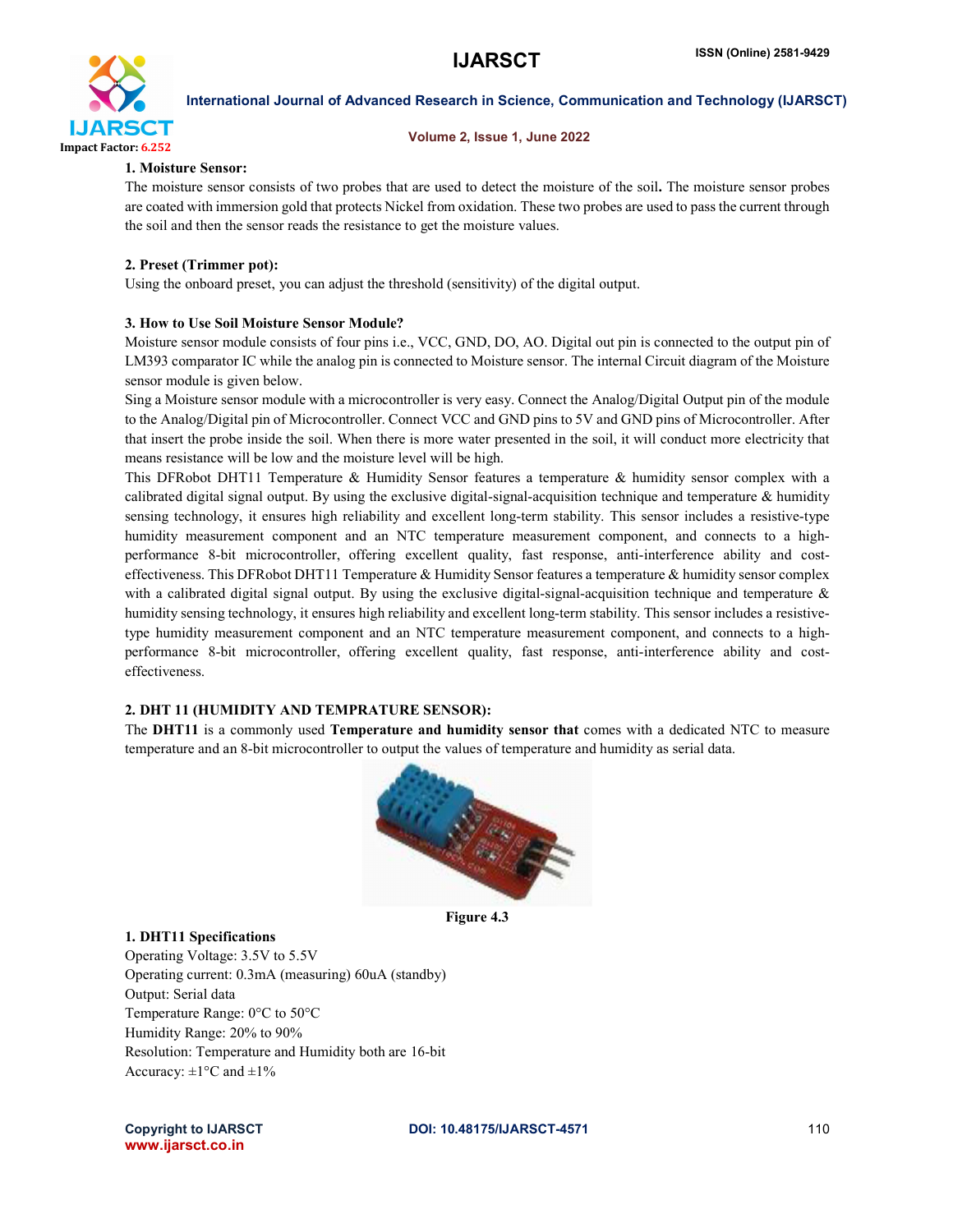

### Volume 2, Issue 1, June 2022

# 2. Difference between DHT11 Sensor and Module

The DHT11 sensor can either be purchased as a sensor or as a module. Either way, the performance of the sensor is same. The sensor will come as a 4-pin package out of which only three pins will be used whereas the module will come with three pins as shown above.

The only difference between the sensor and module is that the module will have a filtering capacitor and pull-up resistor inbuilt, and for the sensor, you have to use them externally if required.

# 3. Where to use DHT11 Sensors

The DHT11 is a commonly used Temperature and humidity sensor. The sensor comes with a dedicated NTC to measure temperature and an 8-bit microcontroller to output the values of temperature and humidity as serial data. The sensor is also factory calibrated and hence easy to interface with other microcontrollers.

The sensor can measure temperature from 0°C to 50°C and humidity from 20% to 90% with an accuracy of  $\pm 1$ °C and  $\pm 1\%$ . So, if you are looking to measure in this range then this sensor might be the right choice for you.

# 4. How to use DHT11 Sensor:

The DHT11 Sensor is factory calibrated and outputs serial data and hence it is highly easy to set it up. The connection diagram for this sensor is shown below.



# Figure 4.4

As you can see the data pin is connected to an I/O pin of the MCU and a 5K pull-up resistor is used. This data pin outputs the value of both temperature and humidity as serial data. If you are trying to interface DHT11 with Arduino then there are ready-made libraries for it which will give you a quick start.

# 3. ESP 8266(NODE MCU):

ESP8266 is Wi-Fi enabled system on chip (SoC) module developed by Espresso system. It is mostly used for development of IoT (Internet of Things) embedded applications.

- ESP8266 comes with capabilities of 2.4 GHz Wi-Fi (802.11 b/g/n, supporting WPA/WPA2)
- General purpose input/output (16 GPIO)
- $\bullet$  Inter-integrated circuit (I<sup>2</sup>C) serial communication protocol
- Analog-to-digital conversion (10-bit ADC)
- Serial peripheral interface (SPI) serial communication protocol
- I²S (inter-IC sound) interfaces with DMA (direct memory access) (sharing pins with GPIO)
- UART (on dedicated pins, plus a transmit-only UART can be enabled on GPIO2)
- Pulse-width modulation (PWM)
- It employs a 32-bit RISC CPU based on the Ten silica Extensa L106 running at 80 MHz (or overclocked to 160 MHz). It has a 64 KB boot ROM, 64 KB instruction RAM and 96 KB data RAM. External flash memory can be accessed through SPI. ESP8266 module is low-cost standalone wireless transceiver that can be used for end-point IoT developments.

www.ijarsct.co.in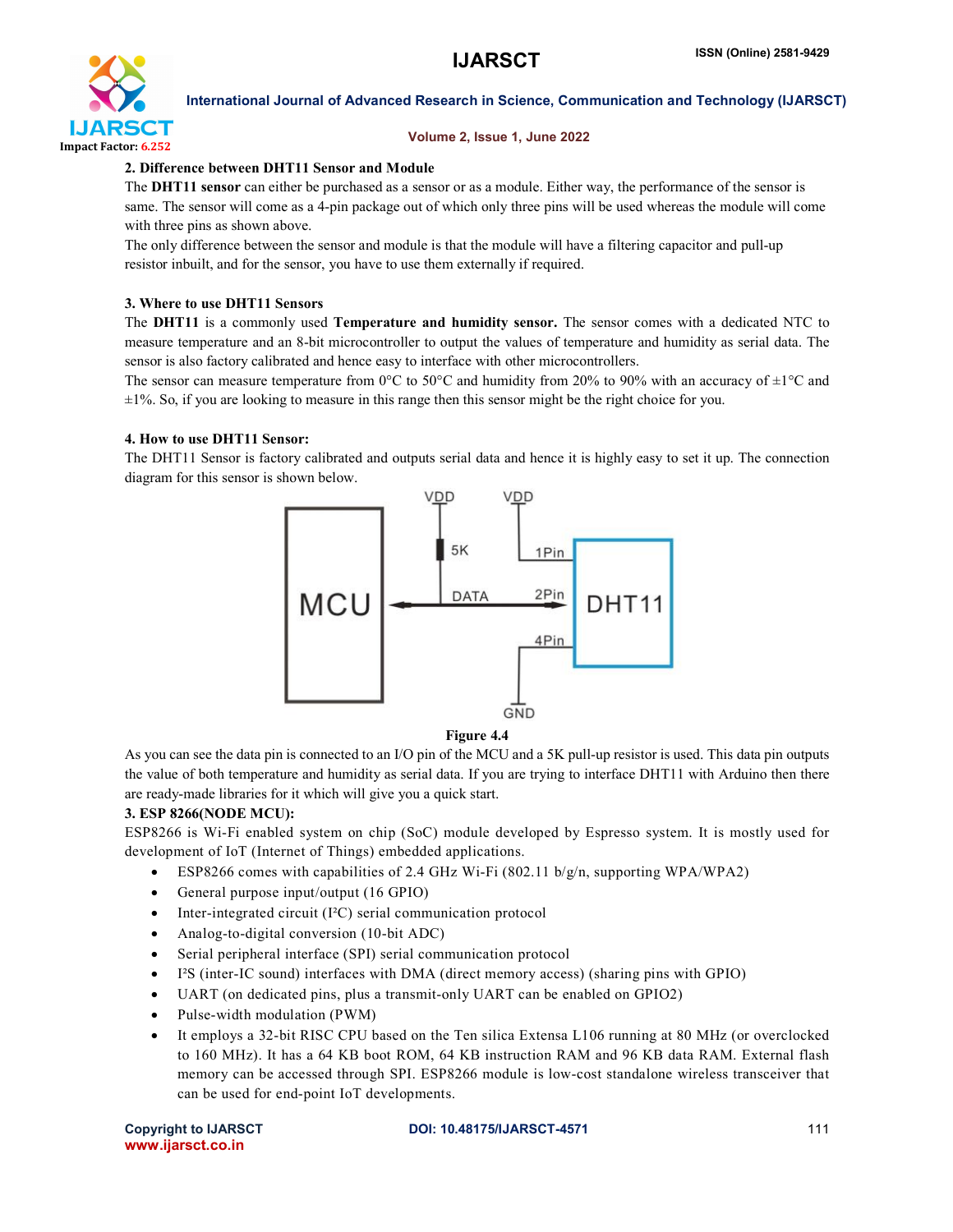

Volume 2, Issue 1, June 2022



Figure 4.5

# Pulse-width modulation (PWM):

It employs a 32-bit RISC CPU based on the Ten silica Extensa L106 running at 80 MHz (or overclocked to 160 MHz). It has a 64 KB boot ROM, 64 KB instruction RAM and 96 KB data RAM. External flash memory can be accessed through SPI. ESP8266 module is low-cost standalone wireless transceiver that can be used for end-point IoT developments. To communicate with the ESP8266 module, microcontroller needs to use set of AT commands. Microcontroller communicates with ESP8266-01 module using UART having specified Baud rate.

There are many third-party manufacturers that produce different modules based on this chip. So, the module comes with different pin availability options like:

ESP-01 comes with 8 pins (2 GPIO pins) – PCB trace antenna. (Shown in above figure)

ESP-02 comes with 8 pins, (3 GPIO pins) – U-FL antenna connector.

ESP-03 comes with 14 pins, (7 GPIO pins) – Ceramic antenna.

ESP-04 comes with 14 pins, (7 GPIO pins) – No ant.

For example, the figure below shows ESP-01 module pins.

# 4. RAIN SENSOR:

The rain sensor module is an easy tool for rain detection. It can be used as a switch when raindrop falls through the raining board and also for measuring rainfall intensity. The module features, a rain board and the control board that is separate for more convenience, power indicator LED and an adjustable sensitivity though a potentiometer. The analog output is used in detection of drops in the amount of rainfall. Connected to 5V power supply, the LED will turn on when induction board has no rain drop, and DO output is high. When dropping a little amount water, DO output is low, the switch indicator will turn on. Brush off the water droplets, and when restored to the initial state, outputs high level. Specifications



Figure 4.6

- Adopts high quality of RF-04 double sided material.
- Area: 5cm x 4cm nickel plate on side,
- Anti-oxidation, anti-conductivity, with long use time;
- Comparator output signal clean waveform is good, driving ability, over 15mA;
- Potentiometer adjust the sensitivity;
- Working voltage 5V;
- Output format: Digital switching output (0 and 1) and analog voltage output AO;
- With bolt holes for easy installation;
- Small board PCB size: 3.2cm x 1.4cm;

www.ijarsct.co.in